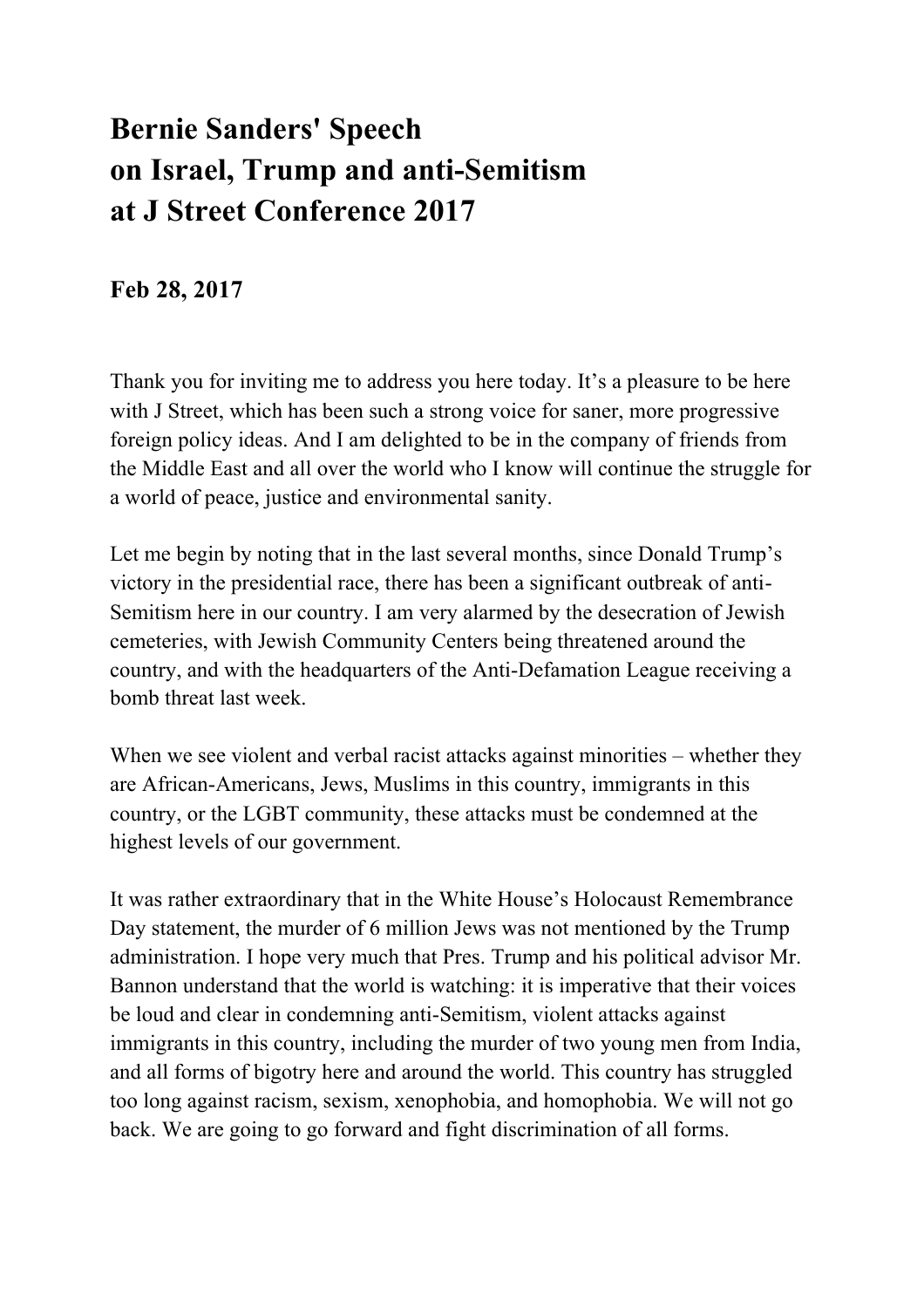I must say that I also found it very troubling that, at a recent press conference, when President Trump was given an opportunity to condemn the bigotry and anti-Semitism that has arisen in the wake of his election, he chose to respond by bragging - incorrectly, by the way - about the size of his Electoral College victory. Our society is still riven by tensions from the campaign, and Americans need a president who will try to bring us together, rather than boast about his political victory.

Let me take this opportunity to thank J Street for the bold voice that they've provided in support of American leadership in the Middle East and efforts towards peace between Israelis and Palestinians. I understand that, given the political climate in this capital, that has not always been easy. I also applaud them for being part of a broad coalition of groups that successfully fought for the historic nuclear agreement between the U.S. and its partners and Iran.

That agreement demonstrated that real American leadership, real American power, is not shown by our ability to blow things up, but by our ability to bring parties together, to forge international consensus around shared problems, and then to mobilize that consensus to address those problems.

For many years, leaders across the world, especially Israeli Prime Minister Benjamin Netanyahu, had sounded the alarm about the possibility of an Iranian nuclear weapon. What the Obama administration was able to do, with the support of groups like J Street and others, was to get an agreement that froze and dismantled large parts of that nuclear program, put it under the most intensive inspections regime in history, and removed the prospect of an Iranian nuclear weapon from the list of global threats.

As a member of the United States Senate, I hear a whole lot of speechifying. I hear from many of my colleagues how "tough" the United States has got to be, and how, at the end of the day, military force is what matters.

Well, I say to those colleagues, 'It's easy to give speeches in the safety of the floor of the Senate or the House. It's a little bit harder to experience war and live through the devastation of war. I recall vividly all of the rhetoric that came from the Bush administration, that came from my Republican colleagues, and some Democrats, about why going to war in Iraq was the right thing to do. Well, it wasn't. In fact, it is one of the great tragedies of modern world history.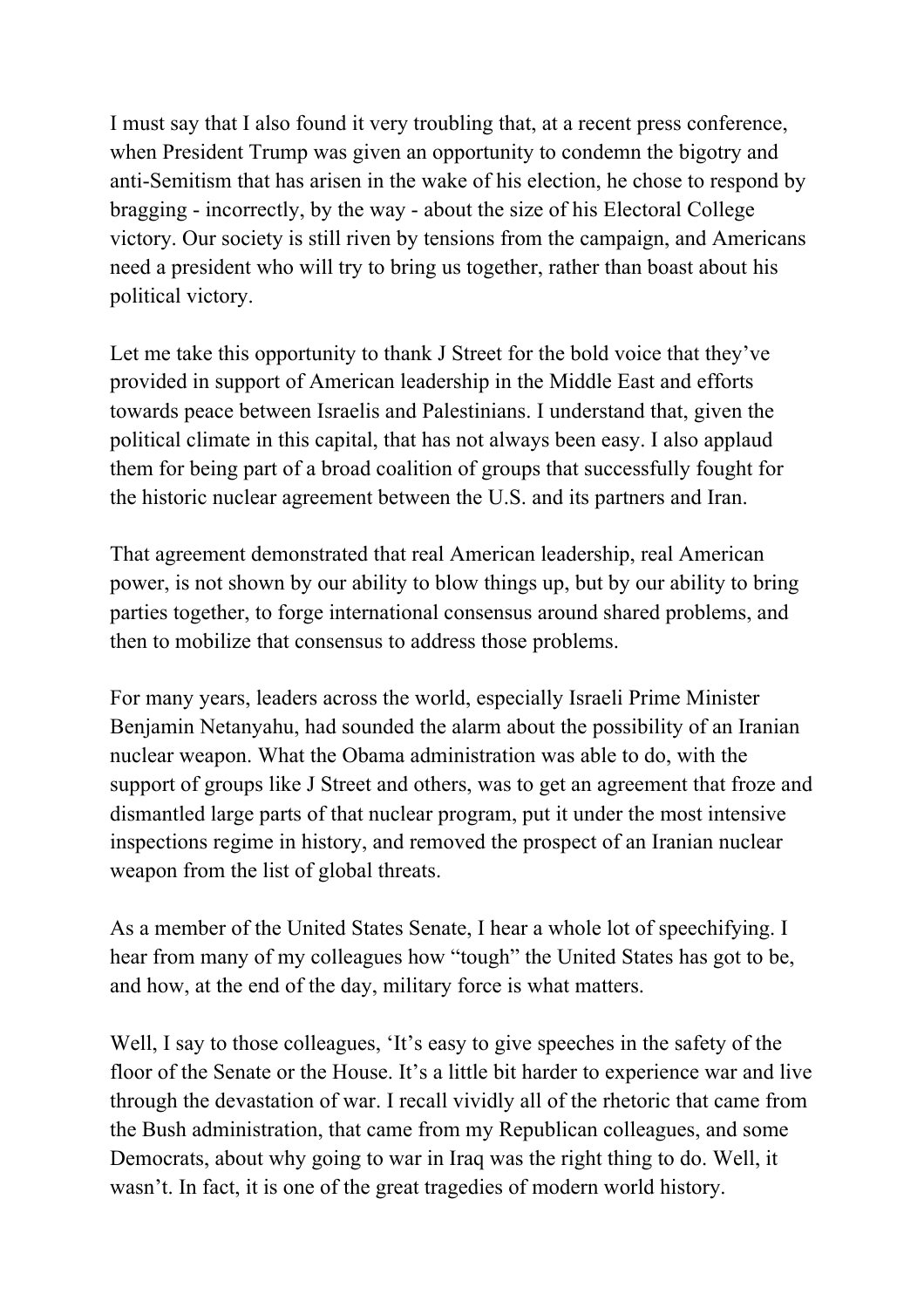Today it is now broadly acknowledged that the war in Iraq, which I opposed, was a foreign policy blunder of enormous magnitude. The war in Iraq led to the deaths of some 4,400 U.S. troops and the wounding, physical and emotional, of tens of thousands of others—not to mention the pain inflicted on wives and children and parents. The war in Iraq led to, conservatively speaking, the deaths of over 100,000 Iraqi civilians and the wounding and displacement of many more. It created a cascade of instability around the region that we are still dealing with today in Syria and elsewhere, and will be for many years to come. And, by the way, that war in Iraq cost trillions of dollars—money that should have been spent on health care, education, infrastructure, and environmental protection.

The Iraq war, like many other military conflicts, had unintended consequences. It ended up making us less safe, not more safe.

In contrast, the Iran nuclear deal helped the security of the U.S. and its partners – yes, it helped the security of Israel, as many Israeli security experts have acknowledged – and it did this at a tiny fraction of the cost in blood and treasure of the Iraq war. This is the power of diplomacy. This is real leadership.

Some who opposed this nuclear deal have attacked its supporters, including J Street, for being part of a so-called "echo chamber." The truth is that Washington has for many years had a very loud and powerful echo chamber for war. It's about time we had an echo chamber for peace. So thank you J Street.

Now, as many of you know, I have a connection to the State of Israel going back many years. In 1963, I lived on a kibbutz near Haifa. It was there that I saw and experienced for myself many of the progressive values upon which the State of Israel was founded. I think it is very important for everyone, but particularly for progressives, to acknowledge the enormous achievement of establishing a democratic homeland for the Jewish people after centuries of displacement and persecution, and particularly after the horror of the Holocaust.

But as you all know, there was another side to the story of Israel's creation, a more painful side. Like our own country, the founding of Israel involved the displacement of hundreds of thousands of people already living there, the Palestinian people. Over 700,000 people were made refugees.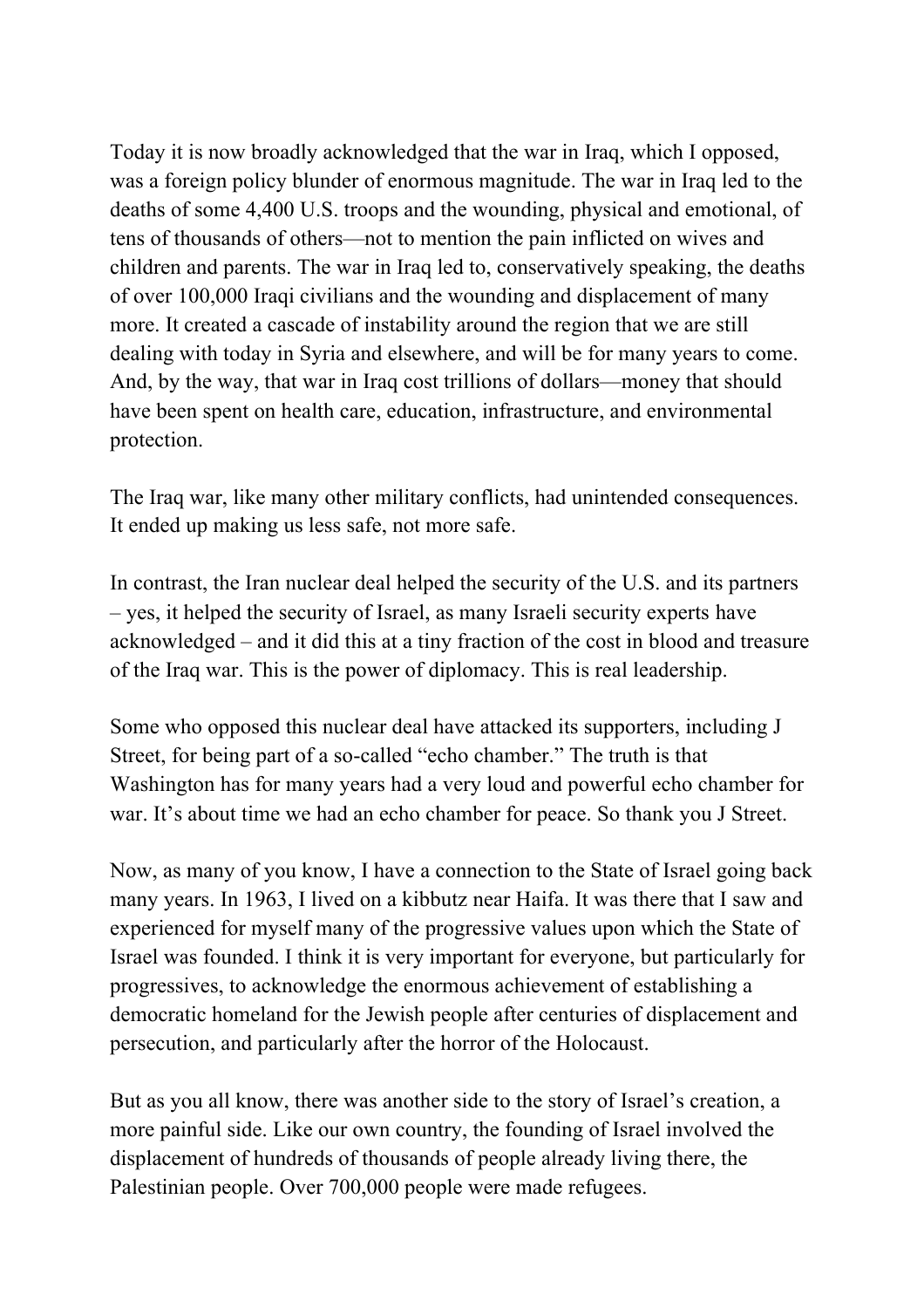To acknowledge this painful historical fact does not "delegitimize" Israel, any more than acknowledging the Trail of Tears delegitimizes the United States of America.

But I didn't come here today simply to revisit history, or to say one historical narrative is wrong and one is right. My question here today is: OK, what now? Where do Israelis and Palestinians go from here? What should be U.S. policy to end this conflict, to end this fifty-year long occupation, and enable a better, more secure and prosperous future for Jews and Arabs, Israelis and Palestinians alike?

This decades-long conflict has taken so much from so many. Nobody gains when Israel spends an enormous part of its budget on the military. Nobody gains when Gaza is obliterated and thousands are killed, wounded, or made homeless. Nobody gains when children are trained to be suicide bombers. Nobody gains when year after year, decade after decade, the talk is about war and hatred rather than peace and development. Think of the incredible potential that is being lost when Israelis and Palestinians are not coming together effectively to address the environmental and economic challenges of the region. Our vision, a vision we must never lose sight of, is creating a Middle East where people come together in peace and democracy to create a region in which all people have a decent life. I understand that, given the realities of today, that vision appears distant and maybe even far-fetched. But it is a vision and a dream that we cannot afford to give up on.

So what should we as progressives – American progressives, Israeli progressives and progressives globally -- demand of our governments in bringing this future about?

Let's take a moment to talk about values.

It's often said that the U.S.-Israel relationship is based on "shared values." I think this is correct, but then we also have to ask: What do we mean by this? What values are we talking about?

As progressives, here are the values we share: We believe in democracy. We believe in equality. We believe in pluralism. We are strongly opposed to xenophobia. We respect and we will protect the rights of minorities.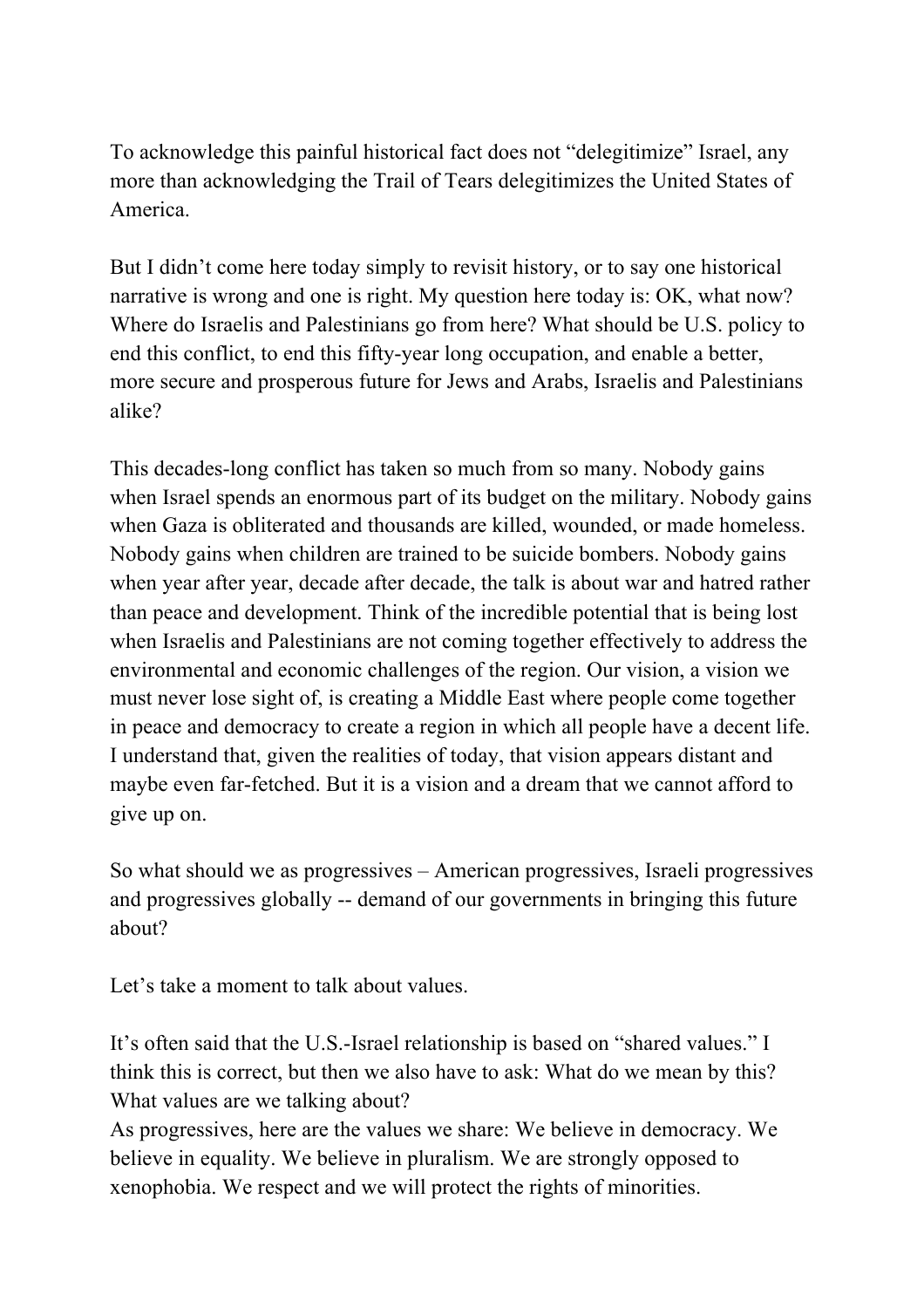These are values that are shared by progressives in this country and across the globe. These values are based upon the very simple notion that we share a common humanity. Whether we are Israelis or Palestinians or Americans, whether we are Jews, Christians, Muslims, or of another religion, we all want our children to grow up healthy, to have a good education, have decent jobs, drink clean water and breathe clean air, and to live in peace.

That's what being human is about. And our job is to do everything that we can to oppose all of the political forces, no matter what side they may be on, who try to tear us apart.

Earlier this month, at a White House press conference with Israeli Prime Minister Benjamin Netanyahu, President Trump was asked whether he supported a two-state solution. His answer was, "I'm looking at two-state and one-state, and I like the one that both parties like." As if someone asked him whether he preferred Coke to Pepsi.

We should be clear: The two-state solution, which involves the establishment of a Palestinian state in the territories occupied in 1967, has been bipartisan U.S. policy for many years. It is also supported by an overwhelming international consensus, which was reaffirmed in December by the United Nations Security Council Resolution 2334. While I understand that they've walked that statement back, the casual manner in which President Trump appeared to abandon that policy was extremely concerning, but also unfortunately typical of the carelessness with which he has managed American foreign policy thus far.

The president said that he supports a peace deal, but this doesn't mean much. The real question is: Peace on what terms, and under what arrangement? Does "peace" mean that Palestinians will be forced to live under perpetual Israeli rule, in a series of disconnected communities in the West Bank and Gaza? That's not tolerable, and that's not peace.

If Palestinians in the occupied territories are to be denied self-determination in a state of their own, will they receive full citizenship and equal rights in a single state, potentially meaning the end of a Jewish majority state? These are very serious questions with significant implications for America's broader regional partnerships and goals.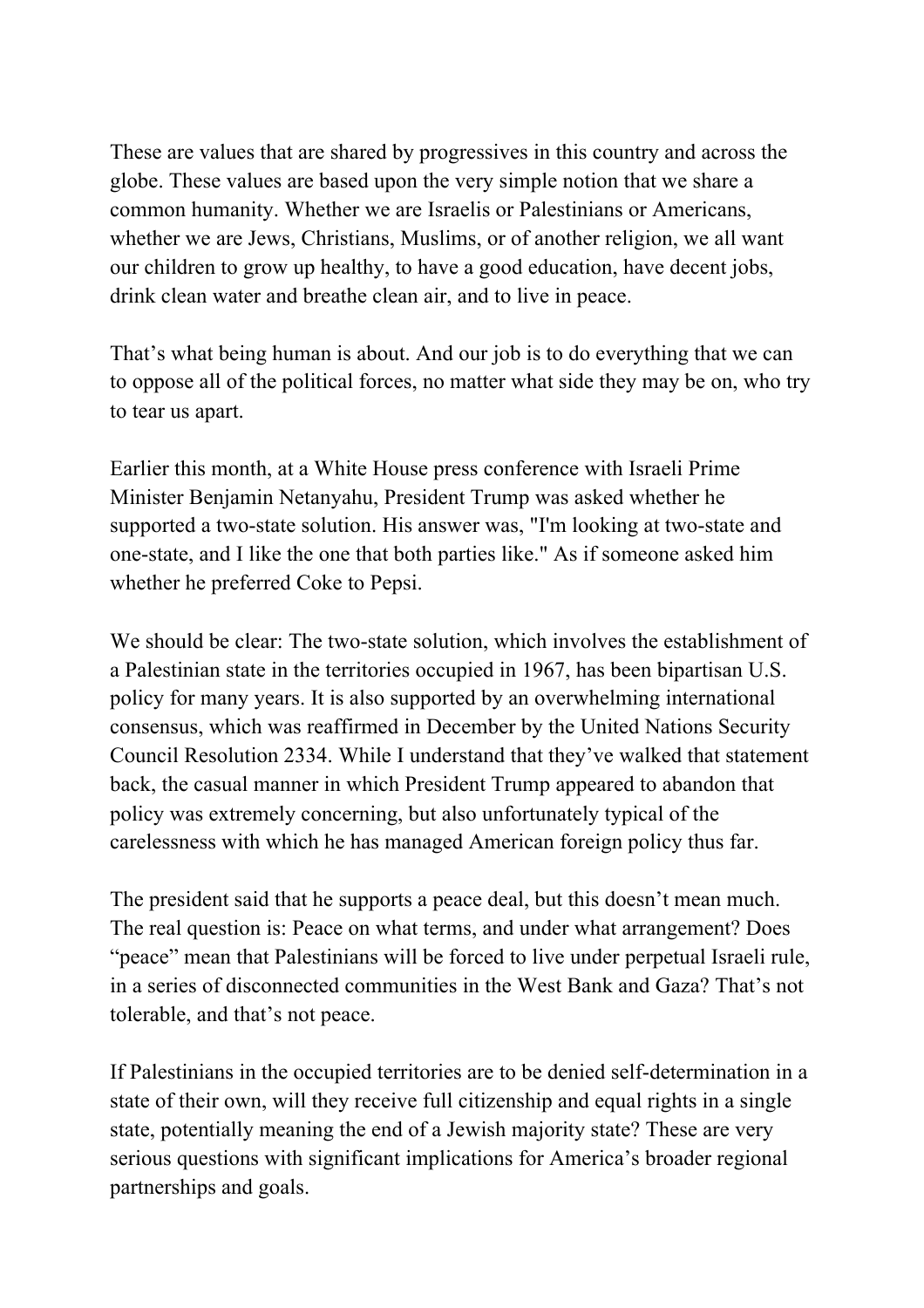Friends, the United States and the State of Israel have a strong bond, going back to the moment of Israel's founding. There is no question that we should be, and will be Israel's strong friend and ally in the years to come. At the same time, we must recognize that Israel's continued occupation of Palestinian territories and its daily restrictions on the political and civil liberties of the Palestinian people runs contrary to fundamental American values.

As former Secretary of State John Kerry rightly said in his speech in December, 'Friends need to tell each other the hard truths.' And the hard truth is that the continued occupation and the growth of Israeli settlements that the occupation sustains, undermines the possibility of peace. It contributes to suffering and violence.

As the United Nations Security Council reaffirmed on December 23, the settlements also constitute a flagrant violation of international law. I applaud the Obama administration's decision to abstain from vetoing UN Security Council Resolution 2334. Those of us who really support Israel have got to tell the truth about policies are hurting chances of reaching a peaceful resolution.

I recognize that the Israeli-Palestinian conflict is one of the most emotionally fraught issues in U.S. politics, involving as it does the legitimate historical claims, identities and security of two peoples in the same region.

So let me be very clear: to oppose the policies of a right-wing government in Israel does not make one anti-Israel or an anti-Semite. We can oppose the policies of President Trump without being anti-American. We can oppose the policies of Netanyahu without being anti-Israel. We can oppose the policies of Islamic extremism without being anti-Muslim.

As I said during my presidential campaign, peace means security not only for every Israeli, but also for every Palestinian. It means supporting selfdetermination, civil rights, and economic well-being for both peoples. These ideas are based in the very same shared values that impel us to condemn anti-Semitic bigotry, condemn anti-Muslim bigotry, and to make our own society better. These are the ideas that should guide us. The values of inclusiveness, security, democracy, and justice should inform not only